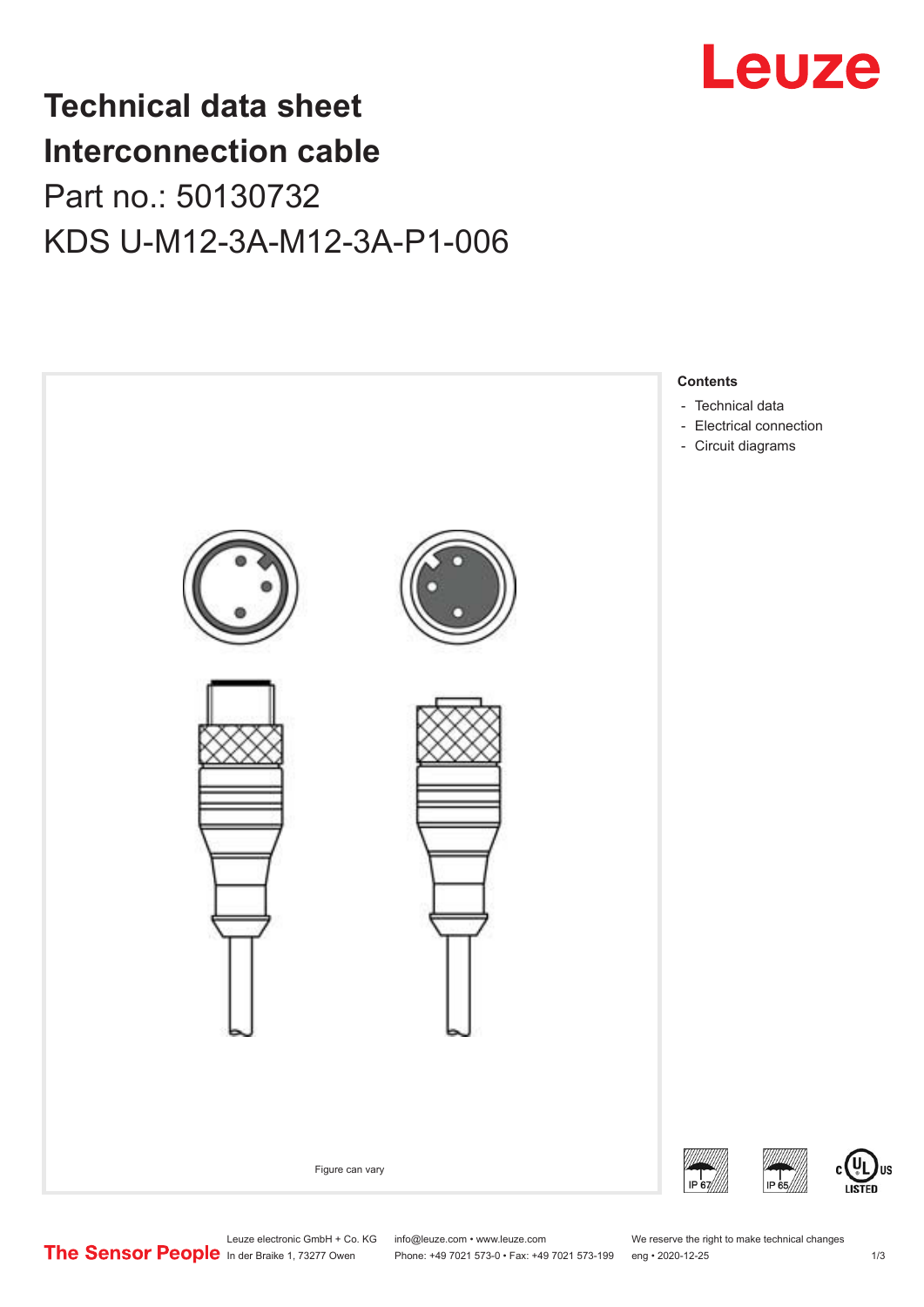### <span id="page-1-0"></span>**Technical data**

#### **Connection**

| <b>Connection 1</b>               |                                                                                                                                                                                                                                |
|-----------------------------------|--------------------------------------------------------------------------------------------------------------------------------------------------------------------------------------------------------------------------------|
| <b>Type of connection</b>         | Connector                                                                                                                                                                                                                      |
| <b>Thread size</b>                | M12                                                                                                                                                                                                                            |
| <b>Type</b>                       | Female                                                                                                                                                                                                                         |
| No. of pins                       | 3-pin                                                                                                                                                                                                                          |
| <b>Encoding</b>                   | A-coded                                                                                                                                                                                                                        |
| Version                           | Axial                                                                                                                                                                                                                          |
|                                   |                                                                                                                                                                                                                                |
| <b>Connection 2</b>               |                                                                                                                                                                                                                                |
| <b>Type of connection</b>         | Connector                                                                                                                                                                                                                      |
| <b>Thread size</b>                | M12                                                                                                                                                                                                                            |
| <b>Type</b>                       | Male                                                                                                                                                                                                                           |
| No. of pins                       | $3$ -pin                                                                                                                                                                                                                       |
| Encoding                          | A-coded                                                                                                                                                                                                                        |
| Version                           | Axial                                                                                                                                                                                                                          |
|                                   |                                                                                                                                                                                                                                |
| Cable properties                  |                                                                                                                                                                                                                                |
| <b>Number of conductors</b>       | 3 Piece(s)                                                                                                                                                                                                                     |
| Wire cross section                | $0.34 \, \text{mm}^2$                                                                                                                                                                                                          |
| <b>AWG</b>                        | 22                                                                                                                                                                                                                             |
| Sheathing color                   | <b>Black</b>                                                                                                                                                                                                                   |
| <b>Shielded</b>                   | <b>No</b>                                                                                                                                                                                                                      |
| Silicone-free                     | Yes                                                                                                                                                                                                                            |
| Cable design                      | Interconnection cable                                                                                                                                                                                                          |
| Cable diameter (external)         | $4.3 \text{ mm}$                                                                                                                                                                                                               |
| Cable length                      | 600 mm                                                                                                                                                                                                                         |
| <b>Sheathing material</b>         | <b>PUR</b>                                                                                                                                                                                                                     |
| Wire insulation                   | <b>PUR</b>                                                                                                                                                                                                                     |
| <b>Traverse rate</b>              | Max. 3.3 m/s with horiz. traverse path of<br>5m and and max, acceleration of 5m/s <sup>2</sup>                                                                                                                                 |
| Suitability for drag chains       | Yes                                                                                                                                                                                                                            |
| Properties of the outer sheathing | Free of CFC, cadmium, silicone, halogen<br>and lead, matt, low-adhesion, abrasion-<br>resistant, easily machine-processable                                                                                                    |
| Resistance of the outer sheathing | Hydrolysis and microbe resistant, good<br>oil, gasoline and chemical resistance in<br>accordance with VDE 0472 part 803 test<br>B, flame retardant in accordance with UL<br>1581 VW1 / CSA FT1 / IEC 60332-1,<br>IEC 60332-2-2 |
| <b>Torsion suitability</b>        | $\pm 180^\circ$ / m (max. 2 mio. cycles with 35<br>cycles / min)                                                                                                                                                               |

### **Mechanical data**

| <b>Width across flats</b>                                       | $13 \text{ mm}$          |
|-----------------------------------------------------------------|--------------------------|
| Net weight                                                      | 38 <sub>q</sub>          |
| <b>Bending cycles</b>                                           | 5,000,000 Piece(s)       |
| Bending radius, flexible laying, min.                           | Min. 10 x cable diameter |
| Bending radius, stationary laying, min. Min. 5 x cable diameter |                          |

**Leuze** 

#### **Environmental data**

| Ambient temperature, operation,<br>flexible use   | $-2580 °C$ |
|---------------------------------------------------|------------|
| Ambient temperature, operation,<br>stationary use | $-4080 °C$ |
|                                                   |            |

### **Certifications**

| Degree of protection  | IP 65   |
|-----------------------|---------|
|                       | IP 67   |
| <b>Certifications</b> | c UL US |

#### **Classification**

| <b>Customs tariff number</b> | 85444290 |
|------------------------------|----------|
| eCl@ss 5.1.4                 | 27279201 |
| eCl@ss 8.0                   | 27279218 |
| eCl@ss 9.0                   | 27060311 |
| eCl@ss 10.0                  | 27060311 |
| eCl@ss 11.0                  | 27060311 |
| <b>ETIM 5.0</b>              | EC001855 |
| <b>ETIM 6.0</b>              | EC001855 |
| <b>ETIM 7.0</b>              | EC001855 |

### **Electrical connection**

### **Connection 1**

| Type of connection | Connector       |
|--------------------|-----------------|
| <b>Thread size</b> | M <sub>12</sub> |
| Type               | Female          |
| No. of pins        | $3 - pin$       |
| Encoding           | A-coded         |
| Version            | Axial           |